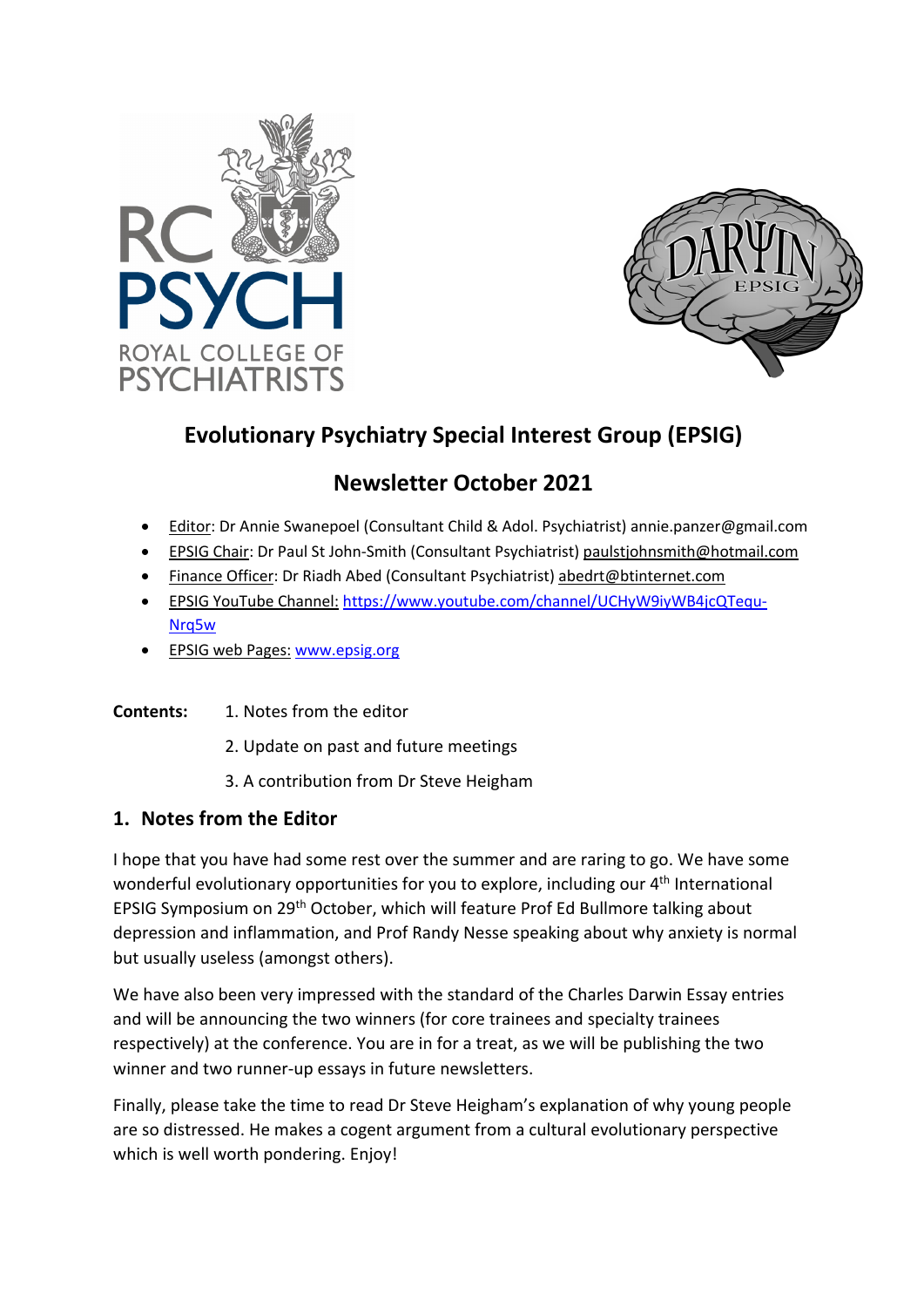## **2. Update on meetings**

#### **2.1 29th October 2021: 4th International EPSIG Symposium**

We are delighted to invite you to the (virtual) 4<sup>th</sup> International EPSIG symposium and are sure you will agree we have a fantastic line-up:

- Maternal negativity and child maltreatment: How evolutionary perspectives might contribute to a more layered and compassionate understanding *by Dr Daniela Sieff*
- Preventive Evolutionary Psychiatry: Cross-Cultural Studies *by Dr Gul Deniz Salali*
- Inflammation and Depression *by Prof Edward Bullmore*
- Sex-Differences in Child and Adolescent Psychopathology: A Test of Evolutionary Hypotheses *by Prof Jonathan Hill*
- An Evolutionary Approach to Compassion: Understanding, Misunderstanding and Therapeutic Uses *by Prof Paul Gilbert*
- Why anxiety is usually normal but useless: Clinically crucial knowledge *by Prof Randolph Nesse*

Please book at https://events.rcpsych.ac.uk/evolutionary-sig-annual-conference-2021. We hope to see you all!

## **2.2 Free Webinar Program by the World Psychiatric Association (WPA) Section of Evolutionary Psychiatry**



The Section of Evolutionary Psychiatry at the WPA will be running free webinars bi-monthly via the zoom platform starting November 2021. The topics covered will be of interest to all mental health professionals with an interest in the application of evolutionary thinking to the understanding of mental disorder and human psychology generally. The webinars will be delivered by eminent academics from across the world. Early registration is advisable.

- **24/11/2021** 4pm GMT 'Evolutionary Perspectives on Combat Stress: A Comparison of American Veterans and Turkana Warriors' by Matt Zefferman, Assistant Professor at Naval Postgraduate School, Monterey, California, USA https://uzh.zoom.us/meeting/register/u5AvdumsqjsqHdB2ed9vNK9wYqMIsMJV9Wyp
- **27/1/2022** 4pm GMT 'Friendship and Social Relationships: Understanding the Power of Our Most Important Relationships' by Robin Dunbar, Emeritus Professor, Oxford University, UK

https://uzh.zoom.us/meeting/register/u5Ipf-yhqTkiGdGevqvmMEOFZG0mwDIXpmea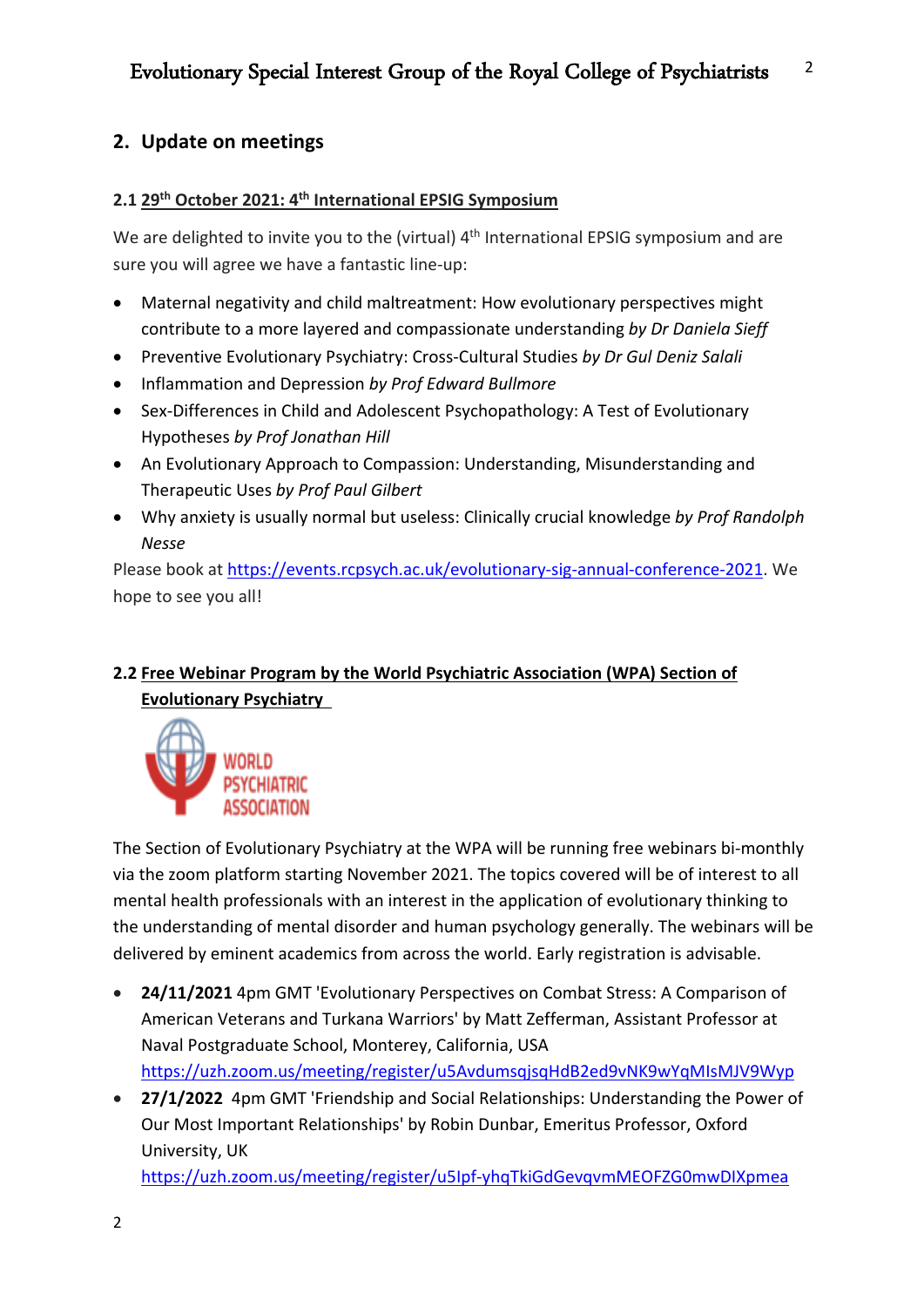- **31/3/2022** 4pm BST 'The Application of Evolutionary Thinking in Clinical Settings' by Henry O'Connell, Adjunct Associate Clinical Professor, University of Limerick, Ireland https://uzh.zoom.us/meeting/register/u5wtf-mspj0rG9dJ3\_12d7pDCpNyWcnyS2FJ
- **26/5/2022** 4pm BST 'Why Relationships Exist: Evolutionary Foundations for Psychotherapy' by Randolph Nesse, Professor of Life Sciences, and Former (Founding) Director, Center for Evolution and Medicine, Arizona State University, USA https://uzh.zoom.us/meeting/register/u5YlceGtrT0qH9y90TflMhivF6D5bPm3h0Fq

**2.3** A further free webinar program with evolutionary content that would be of interest to EPSIG members is organised jointly by the 'Centre for the Dynamics of Social Complexity' and the University of Exeter on the theme of: 'Evolution and Social Systems'. Further information on the content, time and date of the webinars, speakers and registration links can be found on: http://www.dysoc.org/ess\_webinars

# **3. A cultural evolutionary perspective on young people's pressing concerns in the Western World,** *by Dr Steve Heigham*



*Steve Heigham is a psychotherapist in private practice and a lecturer in counselling at University College Weston. He is a member, and ex-chair of the BPS Psychotherapy Section. His research interests are in evolutionary, community and climate change psychology.*

In my experience of therapy and teaching, I find that many people younger than 30 in the western world are quite alarmed and confused by a number of social trends that they have seen getting worse, e.g.: poverty amongst working families, housing costs rising, job insecurity, increasing mental health difficulties, populist far right movements, climate change, racial inequality and conflict, just to name a few.

Even though the press, politicians and other social commentators work these up into sensationalist whirlwinds from time to time, they seldom give any depth of background explanation to these trends. They never really explain how, even though the western economies still seem to be the largest in the world, young people here are paid less, in deeper debt, and less able to get reasonably priced accommodation than people were a generation ago. And because the origins of the current situation for young people in the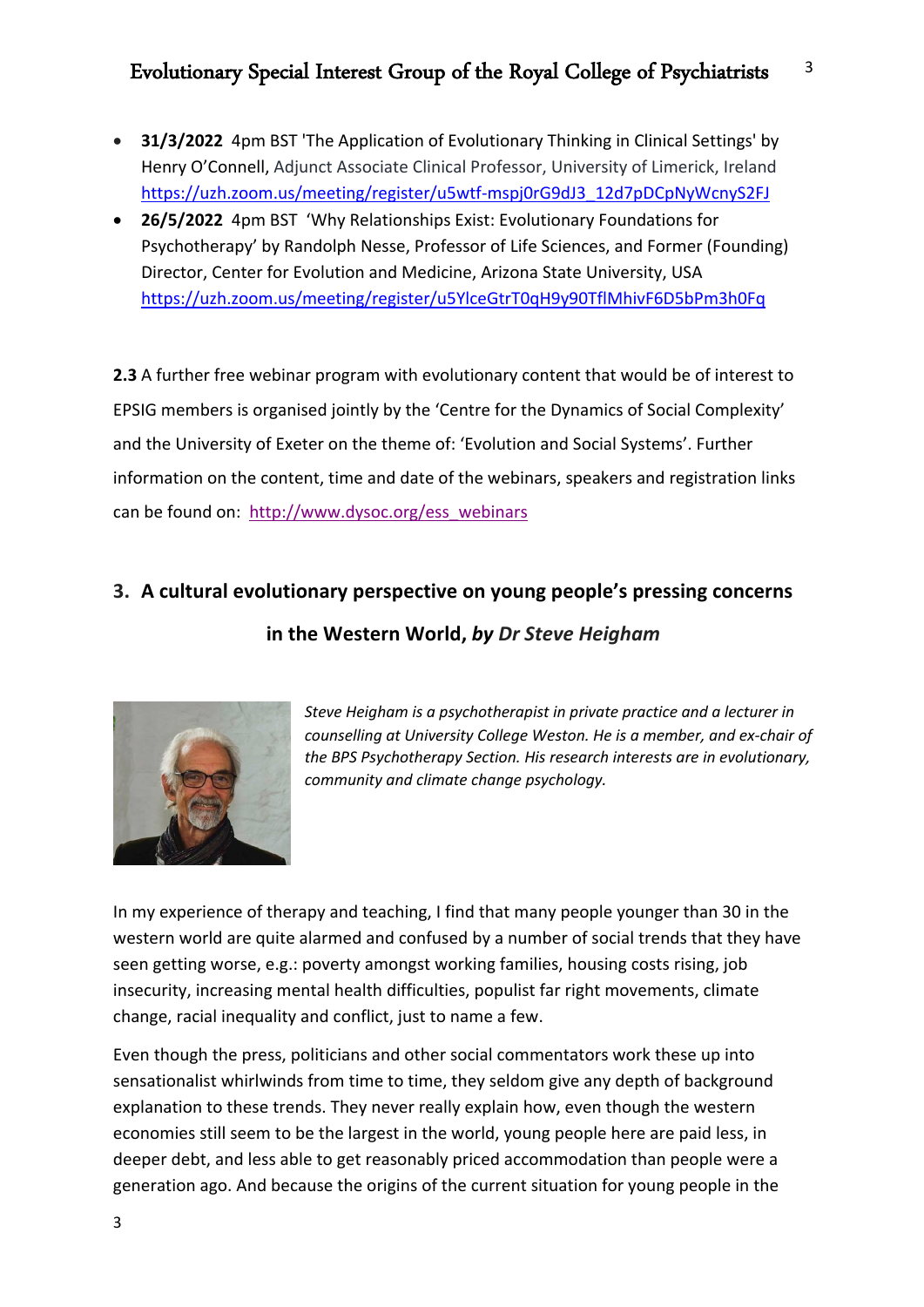western world are so seldom explained in a straightforward way, and yet they see the older adults around seeming to accept the situation without question, this adds to their confusion. I consider that taking a longer term, **cultural evolutionary approach**, can help to explain this situation in reasonably objective terms, and reveal an underlying build-up of complexity in our relationship with the natural world that makes life both more comprehensible and predictable.

Jared Diamond started the explanation 20 years ago, showing how the high-density settlements that developed after the advent of agriculture (for us, in the middle east) spread slowly east and west across the temperate world over time. It spread in this way because it was in these latitudes that the domesticated plants and animals could adapt and survive; thus, the early civilisations were Chinese, Indian, Egyptian, Greek, and Roman, who all developed sophisticated cities and empires over thousands of years. Cultural evolutionary studies tend to focus on how, as populations moved from hunting and gathering into settled civilisations, people increasingly developed and lived by group social norms of more pro-social behaviour as population densities built up. These social norms acted as a selection pressures as more peaceable personality traits were preferred for mate selection and increasing status in the community/group. This mechanism of preferred traits amplified **social norms** that were about relating to each other: justice, marriage, property ownership and heredity, exchange and trade and communal cooperative endeavours (Henrich 2017).

The ensuing problems of power and excessive population density have since then generally been solved through two ways: warfare between competing groups, introducing selection pressure on strongly culturally constructed group values of group loyalty and solidarity; and group migrations, generally also pursued with warfare. These constitute most of the narrative of written history, on all continents (Turchin, 2016), and have strongly influenced the development of very complex technologies.

In Europe, after the fall of the Roman Empire, the western tribes began a different and separate trajectory from other parts of the world. This happened particularly from around about a thousand years ago, by which time the populations were mostly Christian. This distinct trajectory was very largely down to powerful cultural evolutionary forces unleashed by church policies that led to the breakup of the tribal structures and tight kinship networks, through the severe limits placed on extended kinship obligations and the strict prohibitions on cousin marriages that widened progressively over time (Henrich, 2020). The unintended consequences of these policies included the rise of a culture of **individualism** through a focus on encouraging nuclear, monogamous family households, closely monitored by church attendance. This, paradoxically, led to greater social cohesiveness through the rise of guilds and other associations, but with far more individualised social norms of behaviour within these communities. This trend had increasing effects on the psychological development of the populations over centuries particularly in terms of greater cognitive control of the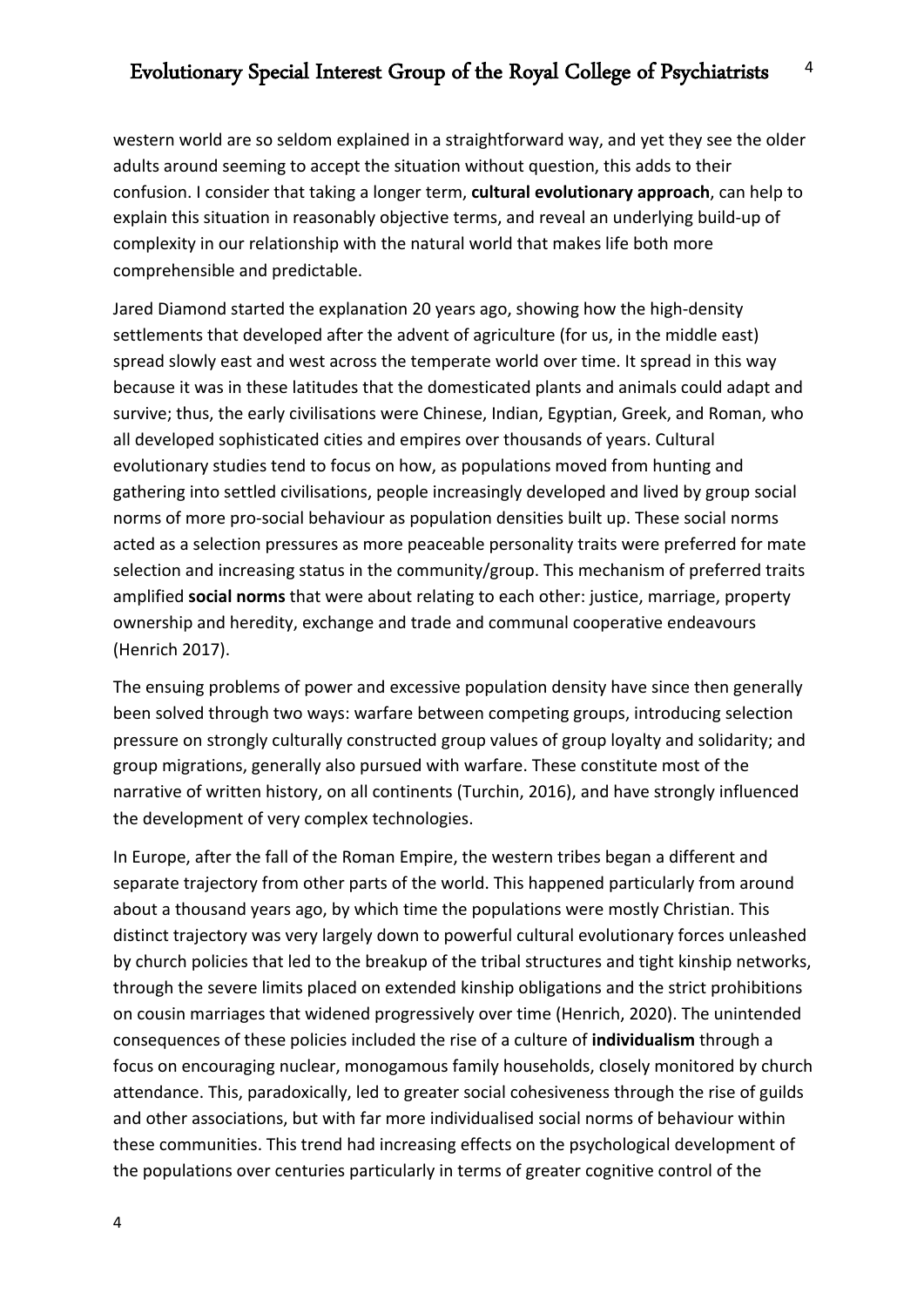emotions and social behaviour, through greater personal responsibility and selfregulation/discipline and a greater willingness to cooperate with strangers (Foucault 1971; Henrich, 2020; Pinker 2011).

This individualistic interpretation of morality also further led to the splitting off of the protestant church from the Catholic, which further influenced nations which significantly embraced Protestantism towards greater social mobility, in terms of literacy, book publishing, guilds of skilled trades, university learning and ethics of personal moral development. Thus, particularly northern and western nations in Europe were then predisposed to emphasise economic development and personal development/salvation, with an emphasis on competition and success through individual hard work and devotion to God. This led on, two hundred years ago, to the era of meteoric economic rise through industrialisation, based on manufacture of machinery and consumer goods, building on the trade relationships, technology and learning of the previous 300 years. Particularly the advances in transport technology enabled the European countries to **colonise territories** for raw materials and slave labour as well as create markets for manufactured goods. Over a couple of hundred years or so, this created the complex social norms we see today, of working in external workplaces, selling through impersonal markets, investing through complex financial capital arrangements and voting for centralised democratic governments (Henrich 2020).

What is less talked about in our shared published history however, is how the west then went through a tempestuous re-orientation of these arrangements during the **late 1970's.** Essentially, at that time, the western economies went increasingly broke – they were no longer able to produce material wealth through leading the world in manufacture and technological development, and other developing nations, e.g.: Japan, Hong Kong, Taiwan were able to do it cheaper and more efficiently, with sweat shop labour more readily available and better access to the raw materials. The western colonies in Africa, the Middle East and Asia, where much of the raw materials were located, had become independent in the 1960s and were no longer open to plunder by the imperial nations of Europe, and could sell on the open market. This problematic **crisis of capitalism** led to many attempted solutions, and, as with many developments that happen as culture evolves, the ways that the economic and social problems have attempted to be solved often produce even more complex problems later.

Thus, it was, that out of this crisis **Neo-liberalist capitalist economic theory** sprang and was preferred, seeming to offer a way in which the west could continue to be fully involved, and lead, in the global economy, based on the liberalisation of capital movements to encourage production wherever labour costs were cheap. It also emphasised that individuals in the west should become more entrepreneurial and business-like about every aspect of their lives, and less shackled by collective social norms such as trade unionism, community obligations and bureaucratic regulation. Overall, this has led to a huge increase in economic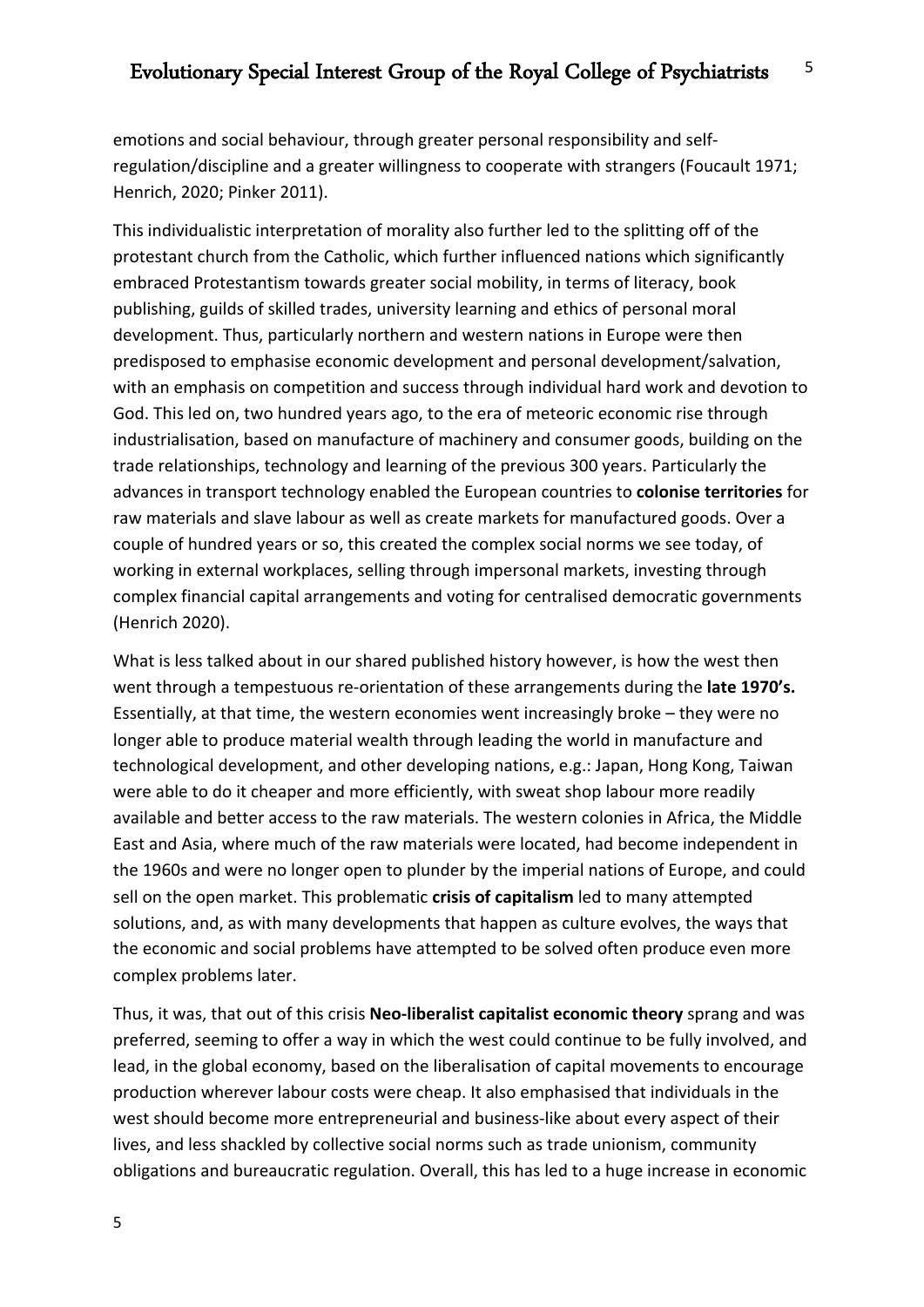activity across the world, and billions of people have been raised out of absolute poverty where these trends in social norms have also been increasingly adopted across the world. Most countries are now designated as 'middle income' countries (rather than third world as they used to be) and have a growing middle class which is attracted to western consumerist lifestyles and developing increasing rates of inequality.

However, it has also led to various other **unintended consequences**, particularly in the west. At the time of its inception, neo-liberalist theory promised growth in the financial industries, service sector, building and property markets, leisure and health industries, IT sector, energy industries, media etc. At the time there was little consideration about whether these types of employment, and consumer led 'symptoms' of increasing affluence, were sustainable in the long term. However, since then, what has happened is that much of the growth in wealth, particularly in the US and in the UK, has in fact been greatly bolstered by increasing household and government debt, steady increase of property value, offshore accumulation of oligarchic fortunes, uncontrolled increases in shareholder profits and bonuses in privatised services, and monetarisation of social media through the development of advertising in the 'attention economy'. During this period, people's outlook has also gravitated towards **'post-modernist' values** of increasing individualism: self as project, consumption as personal statement, emphasis on independence and freedom etc. This has been swelled by the advertising industry and media overfocusing on celebrity culture, which reinforces the impression that anyone can achieve what they dream of.

It is only recently that **this cultural trend in the west has come face to face with the fact that if this individualistic interpretation of the purpose and meaning of life were adopted by every individual person on the planet, we simply do not have the resources to fulfil this**. And in trying to do so, we will unbalance earth's ecosystem so badly it would never recover, and most life forms would become extinct. This could be considered as an **evolutionary crisis for mankind**, where our evolved capabilities and motivations still very much drive us towards individual goals of wellbeing, comfort and security for ourselves and our immediate family, but overall head us towards corporate disaster.

Over the last 20 years, several researchers have begun to show how we have evolved certain personality traits and cognitive biases through our long evolutionary history, and how more recent cultural developments have produced the experience **of psychological mismatch, or dissonance**. This conflict has most often been posed as being between how we have tended to live out our basic life goals over many millennium, focussing on our family and locality, and the current situation where our cognitive and emotional functioning is increasingly influenced by external (mostly economic and digital) pressures to decide and act rapidly and impulsively, at a global, highly interconnected level.

This makes life more complex and difficult to navigate for everyone, especially young people, to whom it can also be seen as a clash of social norms – older generations still depending on the norms of hard work and striving, but **younger people seeing the bigger**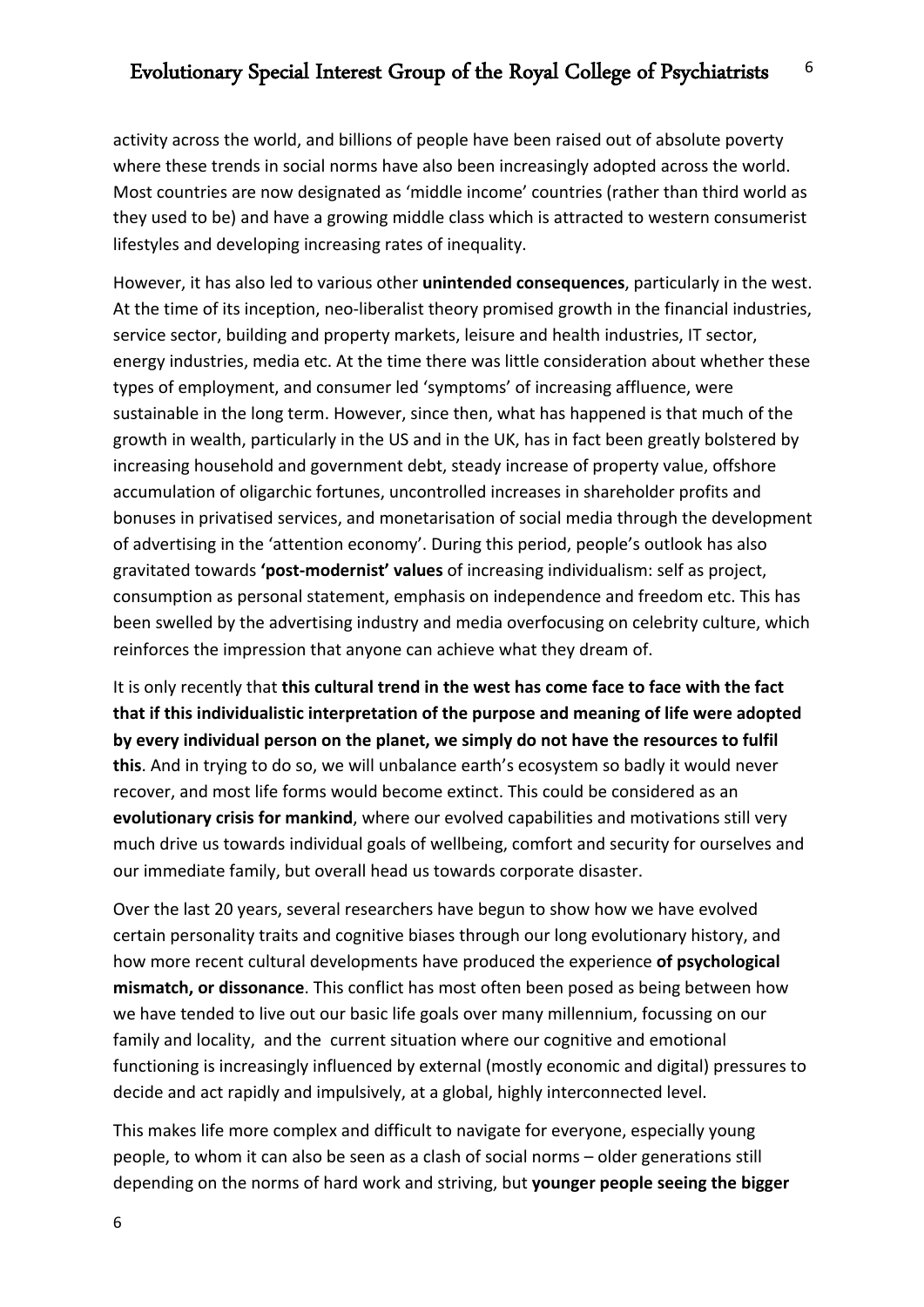**picture of a possibly 'uninhabitable Earth' through over-production** (Wallace-Wells 2019). This conflict can be seen in opinion surveys, where, according to the UNDP, young people are more likely (70%) to believe climate change is a global emergency than other age groups. It is interesting that a substantial majority (58%) of older people also agreed with them (UNDP 2021), but don't see the need for such immediate action.

Another important line of research shows that **increasing inequalities** between and within nations themselves tend to produce more mental health difficulties (Marmot 2010) such as depression and anxiety about the future, at both a personal and communal level. This factor has also been accelerated by a decade of austerity measures that were implemented after the financial crash (2008-9), where no corporations or individuals were made to answer for the misdemeanours, which then produced an increasing atmosphere of unfairness and distrust (Harris 2015). In particular, services for young people – sure start centres, youth clubs, CAMHS teams, free after school clubs, have simply been cut, and only those with enough money (middle classes) have then been able to buy such services privately, again increasing levels of inequality, and emphasising individualism. And yet, throughout this turbulent period, educational institutes in the west have still been ratcheting up the pressure on young people to compete educationally, with the promise that this will lead to successful careers in new businesses.

**One could say that this youngest generation in the west are the victims of our success story.** We are still successful, if measured by slightly increasing GDPs, but yet we have seen a year on year rise in anxiety and depression amongst millennials (MIND 2019). This is seldom overtly connected in the mainstream press to the social conditions that have developed over the last several hundred years, particularly in the UK and US, which have developed the most individualist and competitive cultures (Wilkinson and Pickett 2016), but instead it is often blamed on the social media, the parents, or young people themselves – sometimes referred to as 'snowflakes', i.e.: overly pampered.

Looked at from this longer term perspective, it is perhaps no great surprise that the current young generation are sometimes confused and angered by the world they see around them: 200 years of apparent growth and increasing affluence in the west have given them, (as well as the older generations), the expectations of this continuing, with each new generation expecting more security, comfort and convenience. But the actual experience of the millennial and later generations is, increasingly, of over-priced accommodation and subservient precarious service and distributive industry jobs that don't value the people who fulfil the cursory roles that they need filled. To add to that, they now have background anxiety about climate change, ecological crisis, increasing migration, and most recently, a lethal global pandemic that may be only the first of many still to come.

**And yet still the pressure to conform, compete and succeed has been emphasised over the wish to collaborate and survive.** Many young people feel that their perspective on the world isn't being listened to, catered for, and represented in the present political and media